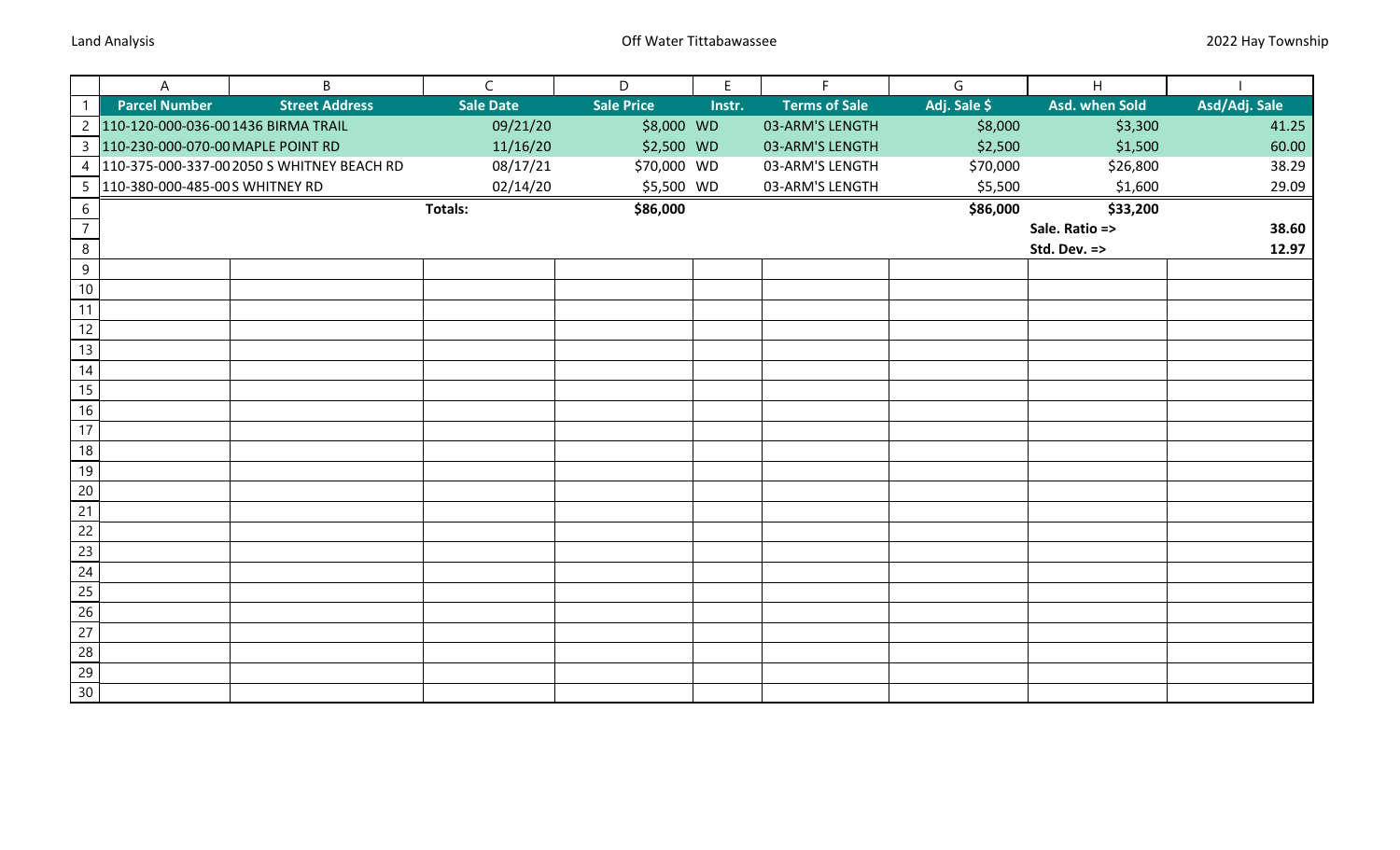|                       | K.                          |                                                                                                                                                       | ${\sf M}$                                                                                           | N            | $\circ$          | P                  | Q                 | ${\sf R}$           |
|-----------------------|-----------------------------|-------------------------------------------------------------------------------------------------------------------------------------------------------|-----------------------------------------------------------------------------------------------------|--------------|------------------|--------------------|-------------------|---------------------|
| <b>Cur. Appraisal</b> | <b>Land Residual</b>        | <b>Est. Land Value</b>                                                                                                                                | <b>Effec. Front</b>                                                                                 | <b>Depth</b> | <b>Net Acres</b> | <b>Total Acres</b> | <b>Dollars/FF</b> | <b>Dollars/Acre</b> |
| \$7,883               | \$4,058                     | \$3,941                                                                                                                                               | 71.7                                                                                                | 200.0        | 0.33             | 0.33               | \$57              | \$12,334            |
| \$4,125               | \$2,500                     | \$4,125                                                                                                                                               | 75.0                                                                                                | 275.0        | 0.47             | 0.47               | \$33              | \$5,285             |
| \$60,662              | \$20,888                    | \$11,550                                                                                                                                              | 280.0                                                                                               | 101.1        | 0.65             | 0.65               | \$75              | \$32,135            |
| \$6,820               | \$5,500                     | \$6,820                                                                                                                                               | 124.0                                                                                               | 296.0        | 0.84             | 0.84               | \$44              | \$6,524             |
| \$79,490              | \$32,946                    | \$26,436                                                                                                                                              | 550.7                                                                                               |              | 2.30             | 2.30               |                   |                     |
|                       |                             |                                                                                                                                                       |                                                                                                     |              | Average          |                    |                   | Average             |
|                       |                             |                                                                                                                                                       | \$60                                                                                                |              | per Net Acre=>   | 14,355.56          |                   | per SqFt=>          |
|                       |                             |                                                                                                                                                       |                                                                                                     |              |                  |                    |                   |                     |
|                       |                             |                                                                                                                                                       |                                                                                                     |              |                  |                    |                   |                     |
| <b>Site</b> s         |                             |                                                                                                                                                       |                                                                                                     |              |                  |                    |                   |                     |
|                       |                             |                                                                                                                                                       |                                                                                                     |              |                  |                    |                   |                     |
|                       | Description: A-FF           |                                                                                                                                                       |                                                                                                     |              |                  |                    |                   |                     |
|                       | Front Foot Rate:            | 60                                                                                                                                                    |                                                                                                     |              |                  |                    |                   |                     |
|                       |                             |                                                                                                                                                       |                                                                                                     |              |                  |                    |                   |                     |
|                       |                             |                                                                                                                                                       |                                                                                                     |              |                  |                    |                   |                     |
|                       |                             |                                                                                                                                                       |                                                                                                     |              |                  |                    |                   |                     |
|                       |                             |                                                                                                                                                       |                                                                                                     |              |                  |                    |                   |                     |
|                       |                             |                                                                                                                                                       |                                                                                                     |              |                  |                    |                   |                     |
|                       |                             | 0.00                                                                                                                                                  |                                                                                                     |              |                  |                    |                   |                     |
|                       |                             |                                                                                                                                                       |                                                                                                     |              |                  |                    |                   |                     |
|                       |                             |                                                                                                                                                       |                                                                                                     |              |                  |                    |                   |                     |
|                       |                             |                                                                                                                                                       |                                                                                                     |              |                  |                    |                   |                     |
|                       |                             |                                                                                                                                                       |                                                                                                     |              |                  |                    |                   |                     |
|                       |                             |                                                                                                                                                       |                                                                                                     |              |                  |                    |                   |                     |
|                       |                             |                                                                                                                                                       |                                                                                                     |              |                  |                    |                   |                     |
|                       |                             |                                                                                                                                                       |                                                                                                     |              |                  |                    |                   |                     |
|                       |                             |                                                                                                                                                       |                                                                                                     |              |                  |                    |                   |                     |
|                       |                             |                                                                                                                                                       |                                                                                                     |              |                  |                    |                   |                     |
|                       | Value:<br>Value:<br>is Rate | Rate Group 'A'<br>Frontage<br>Standard Depth:<br>Standard Frontage (Opt.):<br>Maximum Frontage Factor:<br><b>Sites</b><br>Description:<br>Site Value: | Average<br>per FF=><br>×<br>Depth Factor Curve<br>٥Ι<br>Front Factor Curve<br>$\mathbf{0}$<br>Close |              | used \$60/ff     |                    |                   |                     |